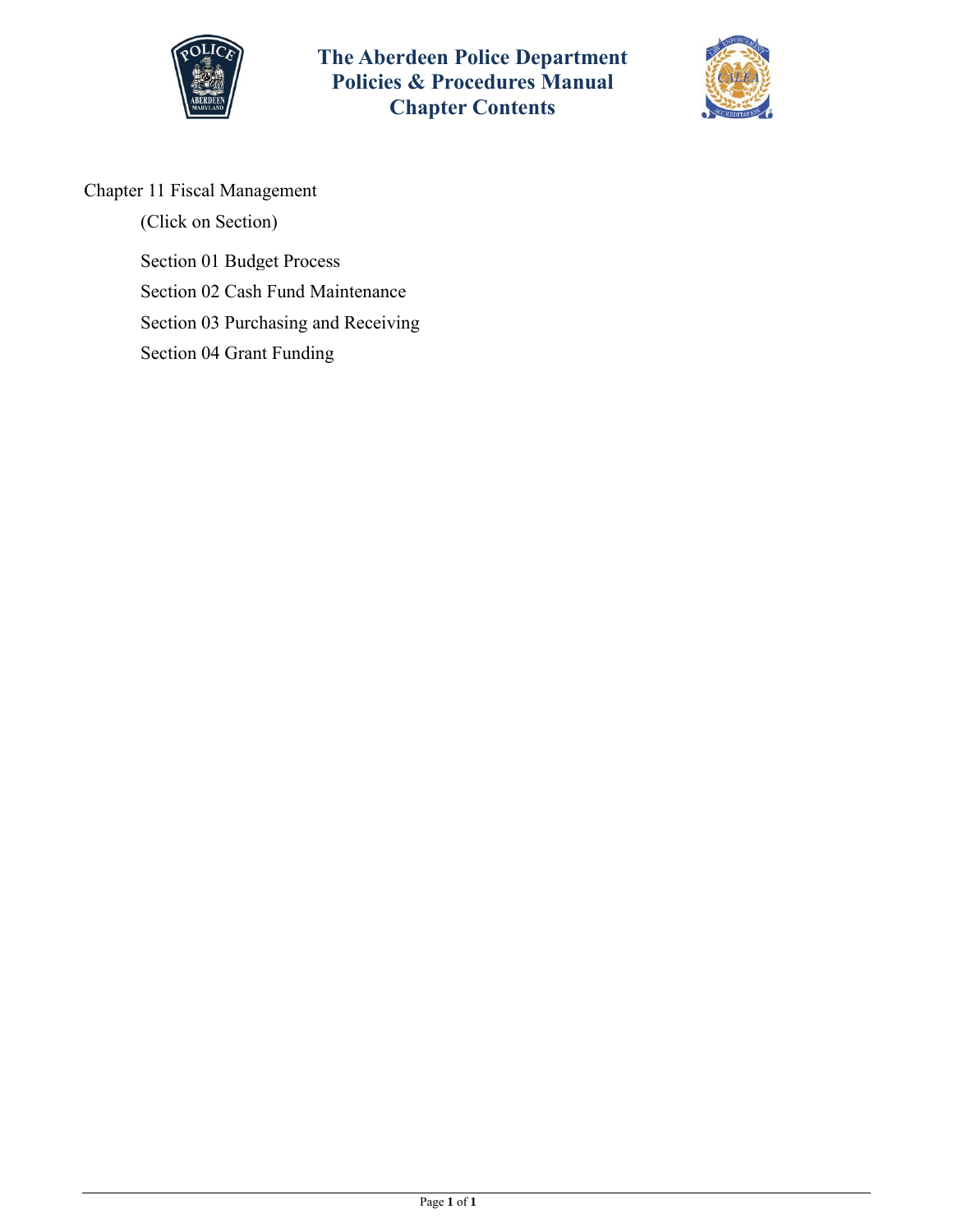



<span id="page-1-0"></span>Chapter 11 Fiscal Management GO 14-010, 11/25/2014 Section 01 Budget Process New Policy

## **A. Policy**

- 1. The Aberdeen Police Department will comply with the system established by the City of Aberdeen and shall ensure accurate accounting and use of the finances.
- 2. The City of Aberdeen fiscal year runs from July 1 to June 30.
- 3. Budget goals and objectives will relate to the department's mission statement.

### **B. Authority and Responsibility**

- 1. The Chief of Police shall have the ultimate authority and accountability over all fiscal matters of the Department. (17.1.1)
- 2. The Deputy Chief of Police is assigned by the Chief of Police, the responsibility for monitoring and managing the budget and shall submit monthly budget reports to the Chief of Police. (17.2.1)
- 3. Division Lieutenants are responsible for keeping their spending within the Department's budget line items for the year.

### **C. Budget Process** (17.2.1)

- 1. November Chief of Police notifies the Deputy Chief and Division Lieutenants to prepare written budget recommendations for the next fiscal year.  $(17.2.2)$
- 2. December, January, and February The Chief of Police and the Deputy Chief hold work sessions with Command Staff to discuss and approve budget items. (17.2.1)
	- a. Lieutenants will maintain copies of their original budget recommendations, corrections, and changes.
	- b. Lieutenants will submit their original budget recommendations with corrections and changes to the Chief of Police after the budget process is completed.
- 3. March The Chief of Police compiles and prepares the Police Department operational budget for submission to the City Manager. (17.2.1)
- 4. On or before April  $1<sup>st</sup>$  Chief of Police submits Department Operational Proposed Budget to the City Manager.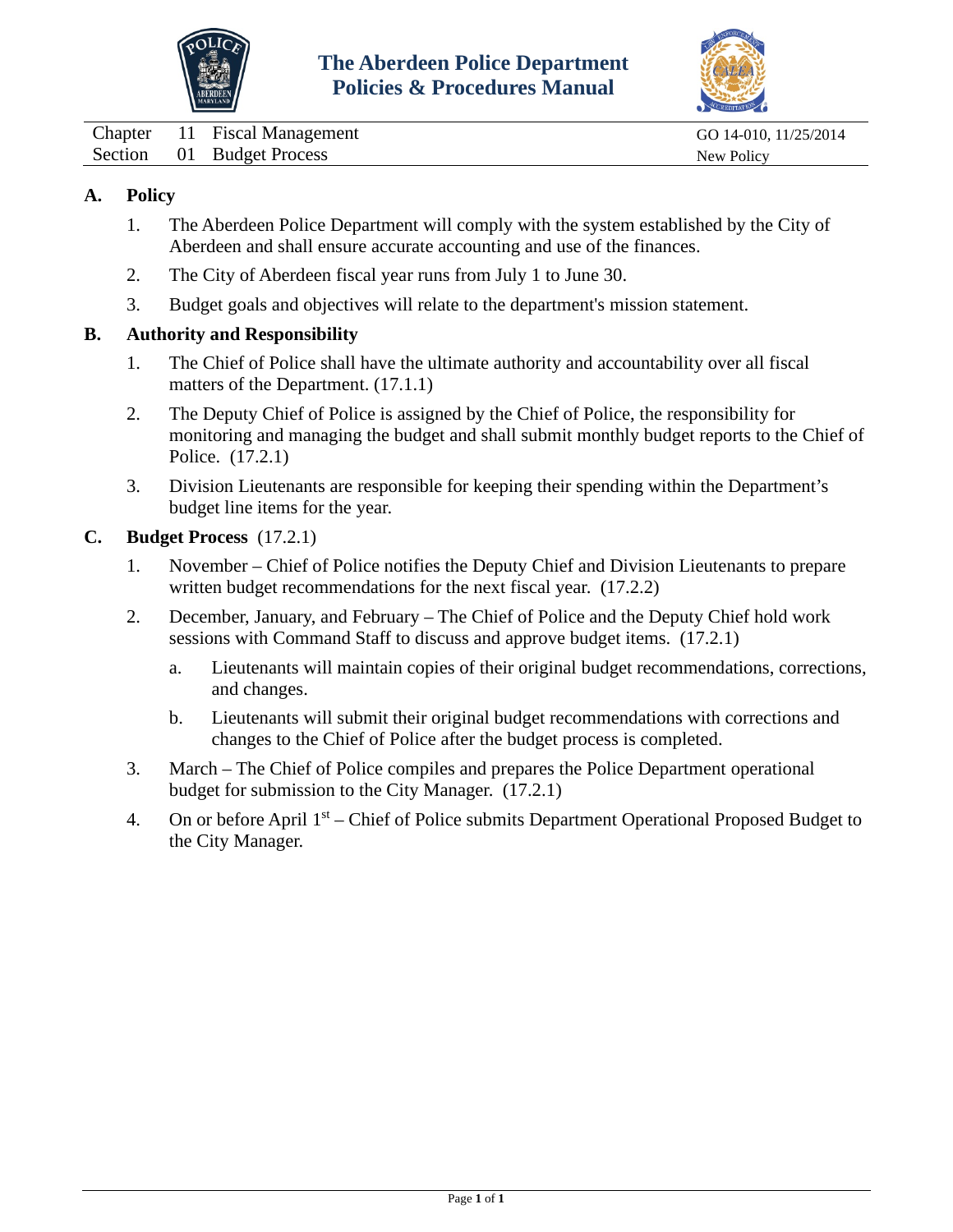



<span id="page-2-0"></span>Chapter 11 Fiscal Management GO 19-023, 06/25/2019 Section 02 Cash Fund Maintenance Supersedes 18-092

## **A. Policy**

- 1. The Aberdeen Police Department maintains four cash funds:
	- a. Petty Cash;
	- b. CDS (Controlled Dangerous Substance) Fund; (43.1.3)
	- c. Citations; and
	- d. Reports.

### **B. Positions Authorized to Disburse or Accept Cash** (17.4.2e)

- 1. Petty Cash
	- a. Disburses cash Deputy Chief
	- b. Receives monies to fund the account Deputy Chief
- 2. CDS Fund
	- a. Disburses cash Detectives, Criminal Investigation Section (CIS) Supervisor
	- b. Receives monies to fund the account Deputy Chief
- 3. Citations and Reports
	- a. Disburses cash APD is not authorized to disburse monies collected for Citations and Reports.
		- 1) Records Section Personnel turn all monies over to the City of Aberdeen.
	- b. Receives cash Administrative Supervisor and Records Technician
- 4. The Chief of Police shall authorize all petty cash and confidential fund disbursements in excess of pre-agreed amounts.

### **C. Cash Fund Activities Documentation**

- 1. Designated cash fund personnel shall keep written records for each cash account including a ledger or other record that identifies:
	- a. Initial balance, credits (cash income received), debits (cash disbursed), and the balance on hand; (17.4.2a)
	- b. Receipts or documentation for cash received; (17.4.2b)
	- c. Authorization for cash disbursements; and (17.4.2c)
	- d. Records, documentation, or invoice requirements for cash expenditures. (17.4.2d)

## **D. Cash Fund Management Procedures**

- 1. Petty Cash Fund
	- a. The Deputy Chief shall:
		- 1) Maintain the fund in a bank account;
		- 2) Keep written records of all transactions;
		- 3) Reimburse employees: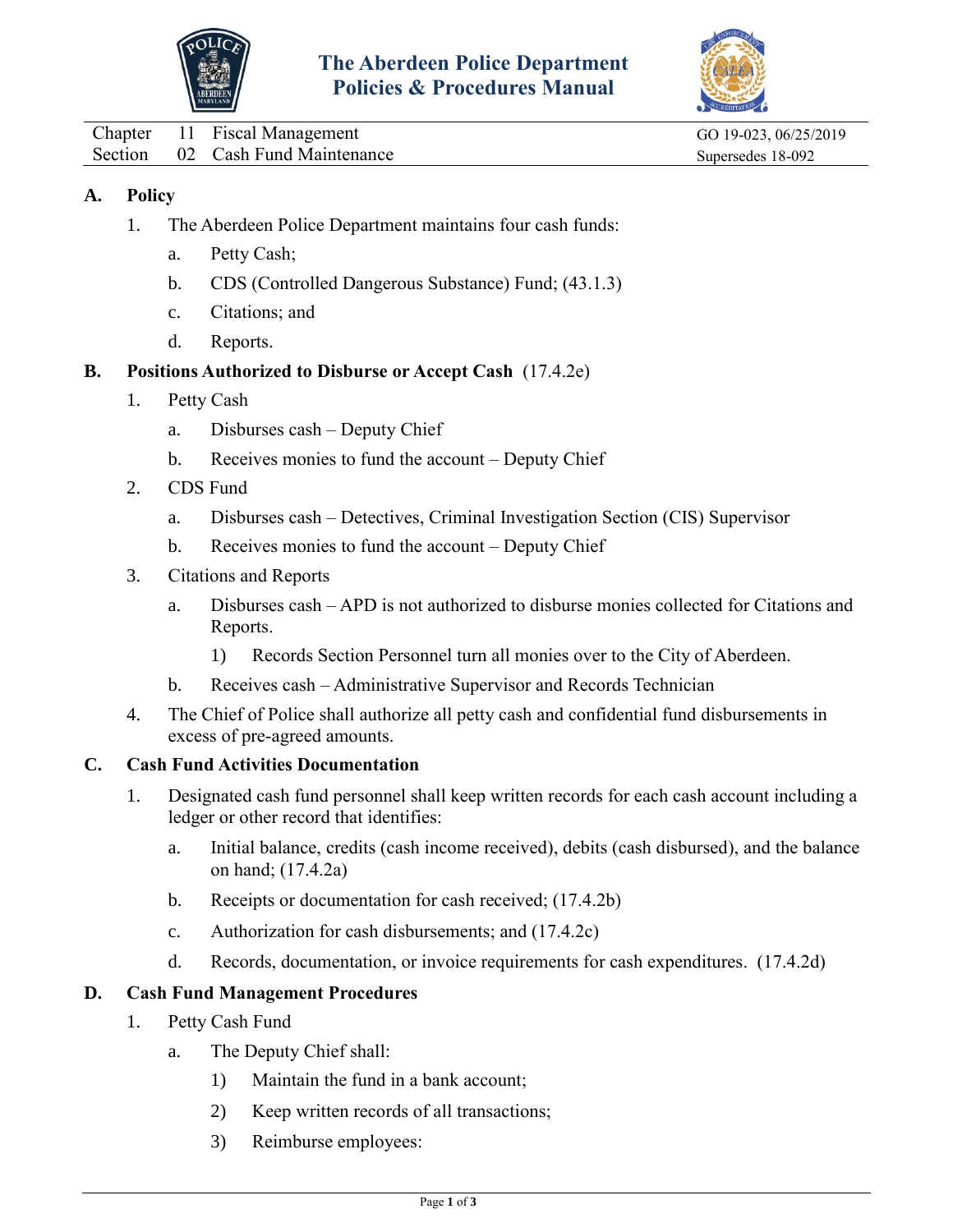



|  | Chapter 11 Fiscal Management     | GO 19-023, 06/25/2019 |
|--|----------------------------------|-----------------------|
|  | Section 02 Cash Fund Maintenance | Supersedes 18-092     |
|  |                                  |                       |

- a) Receive approved receipts from employees.
- b) Have a reimbursement check issued to the employee; and
- 4) Replenish the fund:
	- a) Request and receive a reimbursement check from the City of Aberdeen.
	- b) Deposit the check into a petty cash fund bank account.
- 2. CDS Fund
	- a. The CIS Supervisor shall keep written records of all transactions.
	- b. The supervisor shall withdraw cash and appropriately distribute the cash as needed.
	- c. The Detectives shall submit appropriate written documentation of funds spent to the supervisor.
		- 1) Investigators shall record undercover buys on an incident report or confidential memorandum.
		- 2) Investigators shall record confidential informant buys on the CI Contact Sheet.
	- d. Fund Replenishment
		- 1) The City Treasurer will reimburse the bank account with the appropriate operating confidential funds. (43.1.3)
- 3. Citations and Reports
	- a. The Records Technician shall:
		- 1) Receive cash and checks collected;
		- 2) Record all transactions; and
		- 3) Submit all monies to the City of Aberdeen, at least monthly.
	- b. Submitting Monies Procedure
		- 1) The Records Technician shall compile the documentation of monies received into a report and submit the report with all documents, checks, and cash to the Administrative Supervisor.
		- 2) The Administrative Supervisor or designee shall review and approve the report.
		- 3) The Records Technician shall deliver the reviewed report, with all monies, to the City of Aberdeen Finance Administrative Clerk (City Admin Clerk).
		- 4) The City Admin Clerk will receive the monies and sign the report verifying all monies were received.
		- 5) The Records Technician shall maintain the report, signed by the Administrative Supervisor and the City Admin Clerk.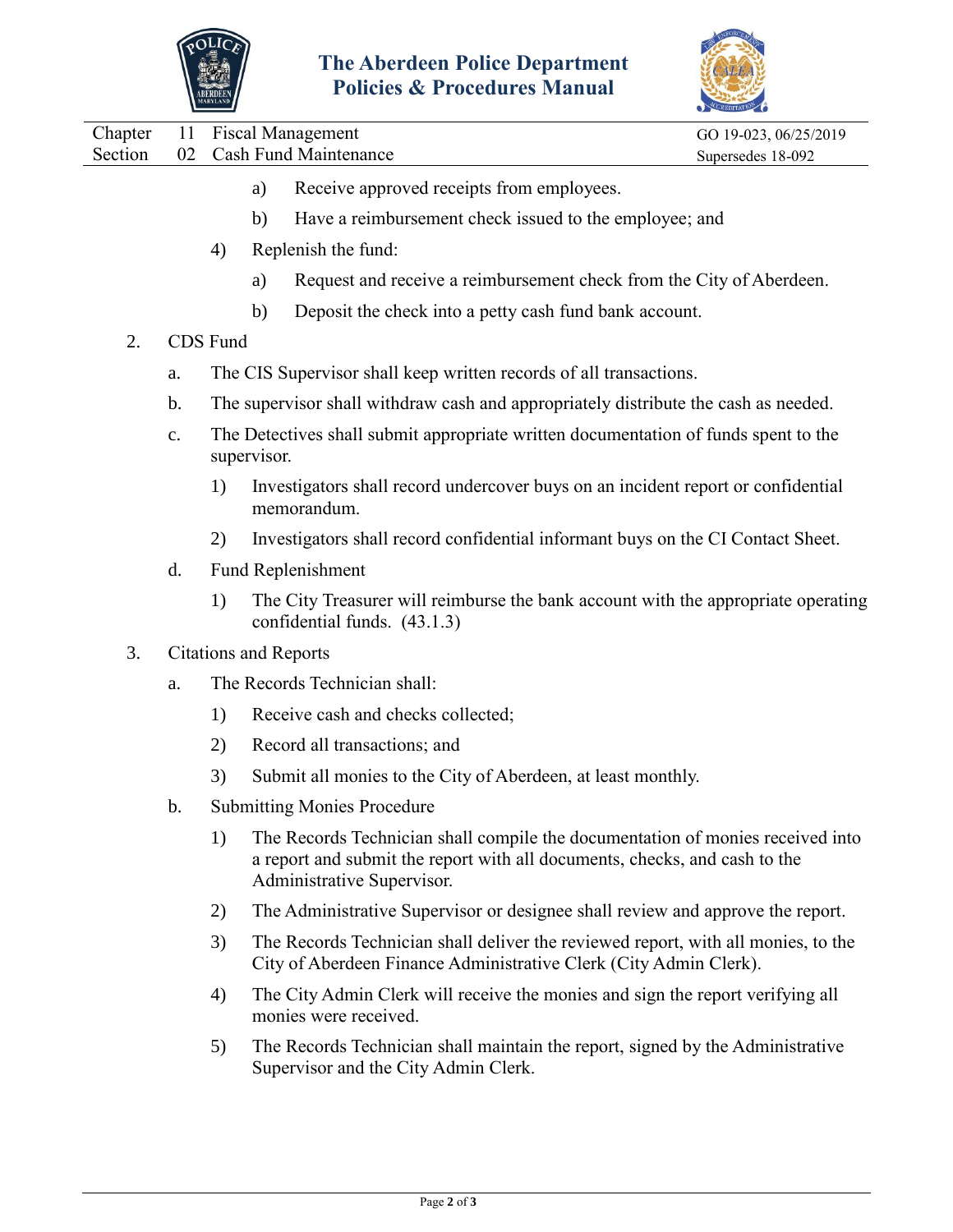



Chapter 11 Fiscal Management GO 19-023, 06/25/2019<br>Section 02 Cash Fund Maintenance Supersedes 18-092 02 Cash Fund Maintenance Supersedes 18-092

## **E. Quarterly Accounting of Cash Fund Activities** (17.4.2f)

- 1. The Chief of Police shall review documentation of Petty Cash Fund activities at least quarterly and return the signed review to the Deputy Chief.
- 2. The Deputy Chief shall review at least quarterly documentation of Confidential (CDS) Fund activities and return the signed review to the CIS Supervisor.
- 3. The Administrative Commander shall review Citations and Reports at least quarterly and return the signed review to the Records Section.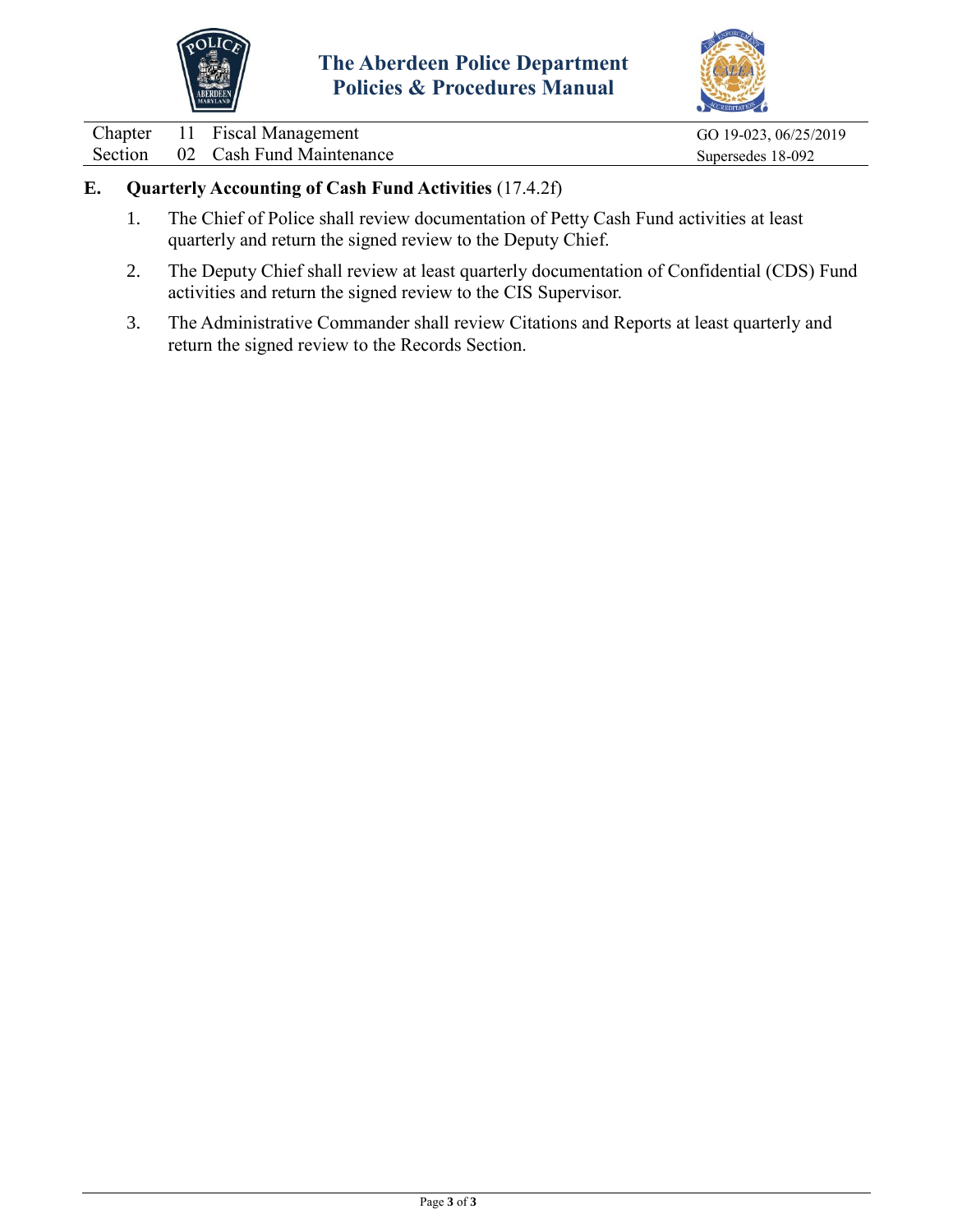



<span id="page-5-0"></span>

|  | Chapter 11 Fiscal Management        | GO 19-024, 06/25/2019 |
|--|-------------------------------------|-----------------------|
|  | Section 03 Purchasing and Receiving | Supersedes 19-011     |

## **A. Policy**

- 1. The Department requisitions and purchases Department property and supplies according to *City of Aberdeen Procurement Policies*.
- 2. The Sr. Administrative Specialist is the designated Department purchaser of property and supplies for the Department. (17.3.1a)

### **B. Purchasing**

- 1. General Procedures
	- a. Department personnel shall submit requests for Department supplies, equipment, and services on Form 98 - Procurement and Uniform Purchase Request through the chain of command to the Chief of Police.
	- b. Chain of Command shall review and approve or deny the requests.
	- c. The Chief of Police or designee shall review, and if approved, submit requests to the Sr. Administrative Specialist.
		- 1) \$999 or less: (17.3.1b)
			- a) The Sr. Administrative Specialist shall order the approved items without a purchase order.
		- 2) \$1,000 to \$5,000:
			- a) The Sr. Administrative Specialist shall submit the approved requests directly to the City Procurement Officer to generate a Purchase Order.
			- b) The Sr. Administrative Specialist shall order the approved items upon receipt of the Purchase Order.
		- 3) \$5,001 or more:
			- a) The Sr. Administrative Specialist shall submit the approved requests to the City Manager for final approval before the request is forwarded to the City Procurement Officer to generate a Purchase Order.
			- b) The Sr. Administrative Specialist shall order the approved items upon receipt of the Purchase Order.
	- d. Emergency Purchases (17.3.1e)
		- 1) Employees shall request emergency purchases on Form 98 through the chain of command to the Administrative Commander.
		- 2) The Administrative Commander shall approve or deny emergency purchase requests and shall submit procurement information through the chain of command to the Chief of Police.
		- 3) Sr. Administrative Specialist shall process the emergency purchase.
	- e. If the Sr. Administrative Specialist is unavailable or unable to place the appropriate approved order, the Chief of Police shall appoint a designee to process and complete the purchase.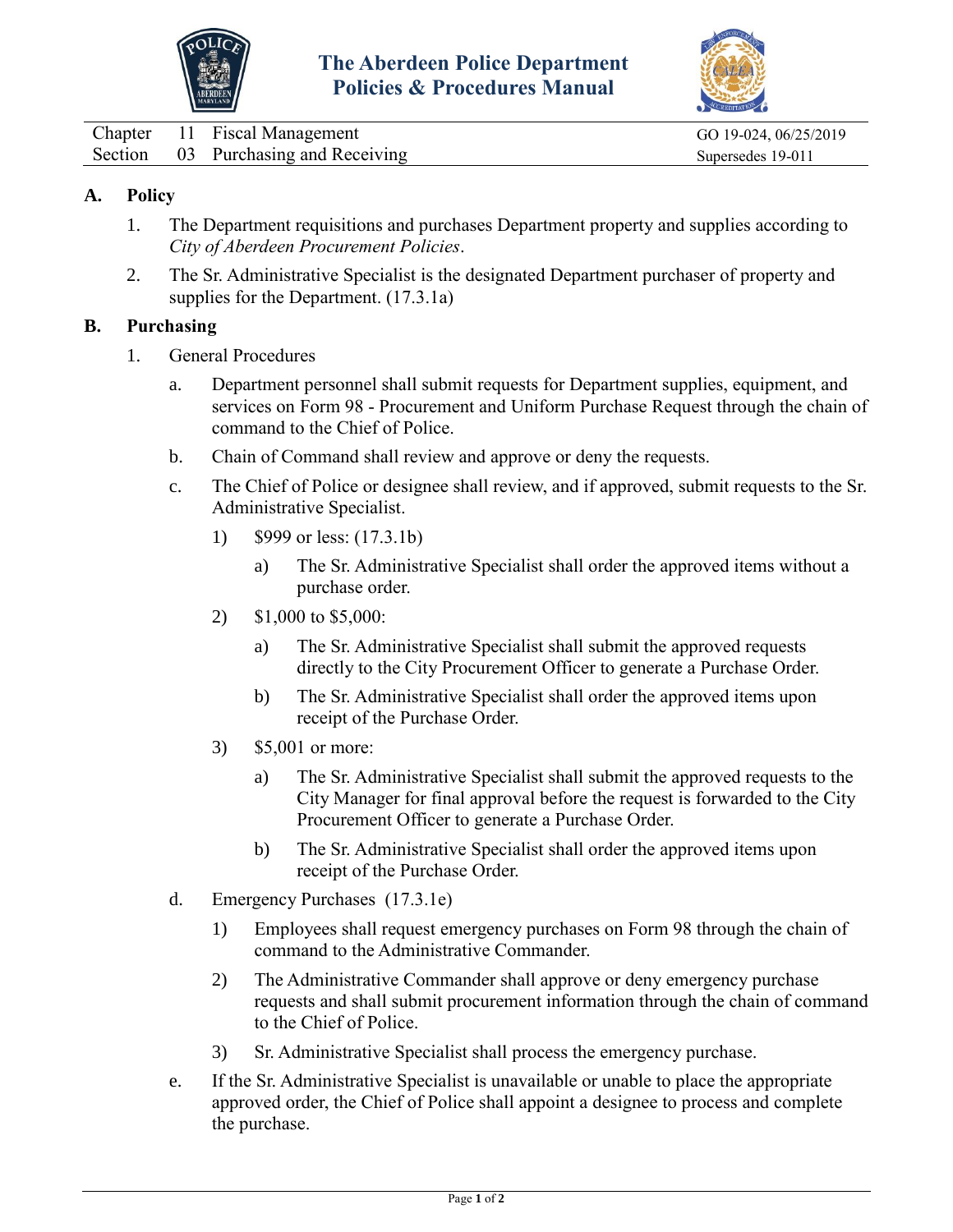



|  | Chapter 11 Fiscal Management        | GO 19-024, 06/25/2019 |
|--|-------------------------------------|-----------------------|
|  | Section 03 Purchasing and Receiving | Supersedes 19-011     |
|  |                                     |                       |

- f. All purchasing documentation shall be submitted directly to the Sr. Administrative Specialist's office for records tracking and maintenance.
- 2. Purchasing Deadlines
	- a. Purchases must be received within the same fiscal year.
		- 1) Items received in the following fiscal year will be charged against the following fiscal budget.
		- 2) The deadline for purchases is June  $1<sup>st</sup>$  unless approved by the Chief of Police and the item is guaranteed to be received before July  $1<sup>st</sup>$ .

### **C. Receiving**

- 1. The Administrative Commander shall:
	- a. Receive all deliveries of purchases;
	- b. Record the items received; and
	- c. Gather receiving documents including packing slips and submit the documents to the Sr. Administrative Specialist.
- 2. The Sr. Administrative Specialist shall:
	- a. Attach all receiving documents to the Purchase Order; and
	- b. Submit the Purchase Order package to the City Finance Department.

### **D. Rental Agreements for Equipment** (17.3.1e)

1. The Administrative Commander shall implement and maintain written agreements for renting or leasing any equipment.

### **E. Emergency Appropriations** (17.3.1f)

- 1. A request for emergency funds shall be submitted on a Form 37 Interoffice Memorandum through the chain of command to the Chief of Police.
- 2. The Chief of Police shall notify the City Manager and the City Finance Department for immediate appropriation.

## **F. Fund Transfers** (17.3.1f)

1. A Request for a non-emergency fund transfer shall be submitted on a Form 37– Interoffice Memorandum through the chain of command to the Chief of Police, who will forward the request to the City Manager for the City Council to approve. *(City Charter* §*VIII-6)*